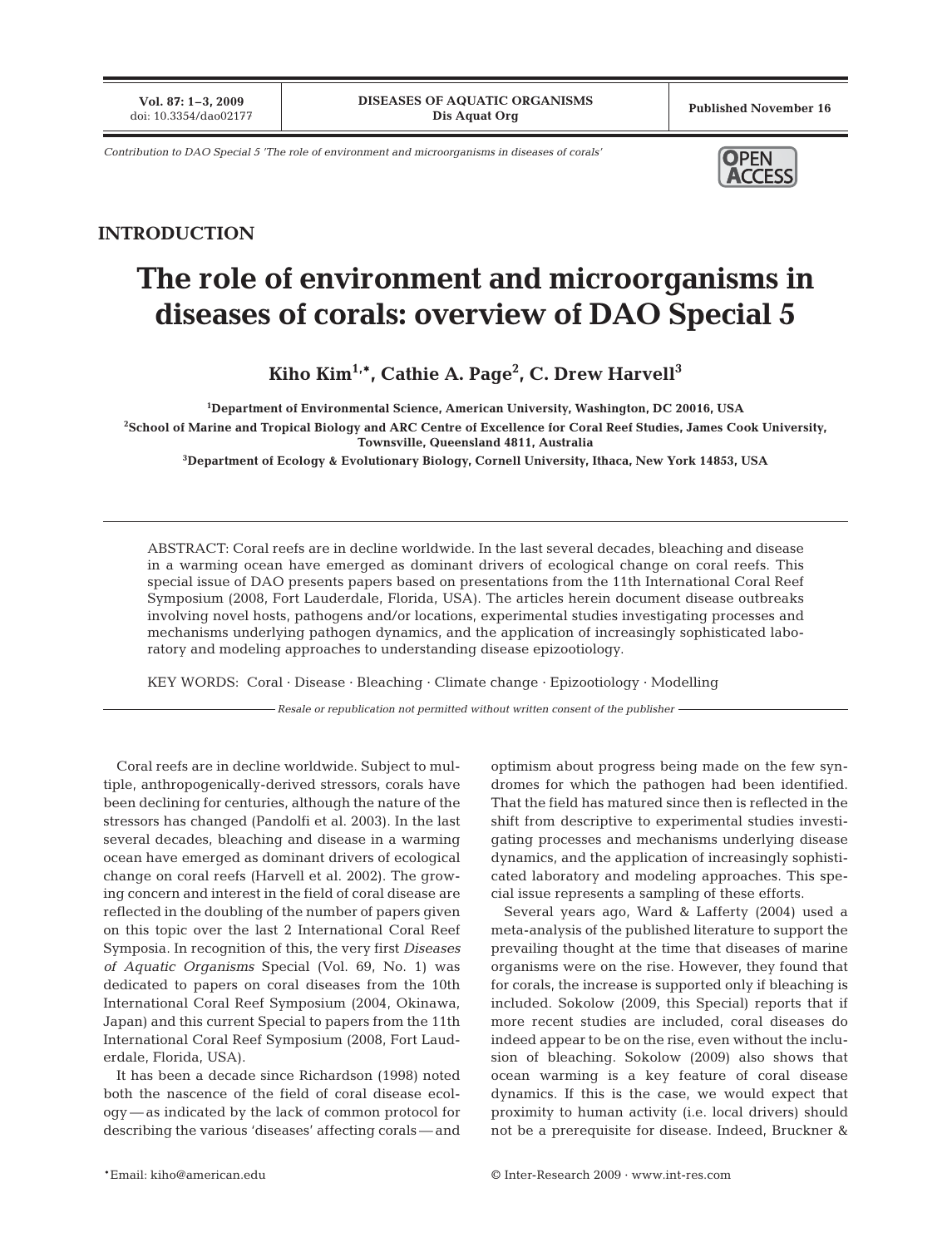Hill (2009, this Special) found that coral reefs of Isla Mona, a remote island west of Puerto Rico, are in a disease-driven decline in spite of being some distance from any human activity. Part of the decline appears to result from the reproductive failure among *Montastrea faveolata,* an important framework species in the Caribbean, infected with yellow band disease (Weil et al. 2009, this Special).

Although disease and bleaching have generally been viewed as different, there is growing appreciation that perhaps they are linked through the effects of environmental stress (Harvell et al. 2001). A commonly held hypothesis is that bleaching taxes the coral host metabolically, thus increasing its disease susceptibility. Support for this hypothesis comes from Croquer & Weil (2009, this Special) who show that intensity of bleaching was correlated with subsequent disease prevalence. They note, however, that the bleaching–disease relationship is complicated, being sensitive to habitat (e.g. depth) and coral species. A more thorough treatment of the bleaching–disease hypothesis requires knowledge of the mechanism of pathogenesis. This knowledge, however, has been slow in coming due to the difficulty of identifying causative agents of disease and a limited understanding of host disease resistance mechanisms, among other things.

For the few confirmed host–pathogen disease systems, understanding the microbial ecology of the coral surface has yielded new insights into pathogenesis. The nutrient-rich mucus layer of the coral surface supports a diverse assemblage of bacteria whose role is not yet entirely clear. One hypothesis is that the resident or commensal bacteria prevent colonization or uncontrolled growth of potential pathogens. In support of this, Krediet et al. (2009, this Special) showed that pathogens such as *Serratia marcescens* utilize carbon sources which are unused (or underused) by the commensal microbiota. One implication of this is that factors which 'open up' niches (e.g. temperaturemediated shifts in the commensal surface microbiota) will increase disease susceptibility.

Once established, the pathogen is likely to face a gauntlet of host defenses including elevated levels of lysozyme-like activity and the production of antibacterial peptides, as is the case in the Caribbean coral *Montastrea faveolata* (Mydlarz et al. 2009, this Special). In the case of black band disease (BBD) of Caribbean corals, Richardson et al. (2009, this Special) showed that toxic sulfides are required for BBD initiation, though not for disease progress. However, much is still unknown. Although BBD is among the best characterized of all coral diseases, Rasoulouniriana et al. (2009, this Special) report on the discovery of a novel constituent of the microbial consortium responsible for BBD in the Red Sea.

Although the Caribbean has been the main focus of coral disease research for several decades, coral diseases are now increasingly being reported from other regions around the world. Until recently, the general lack of data from the tropical Pacific (Page & Willis 2006) has been especially conspicuous given the importance of this region as a center of coral abundance and diversity. Surveys carried out by Myers & Raymond (2009, this Special) indicate that in Guam, diseases of *Porites*, which are dominant reef building species, are having a significant impact on the reefs. In contrast, Haapkylä et al. (2009, this Special) found very low disease prevalence among reefs in Sulawesi, Indonesia; however, they express concern regarding high rates of disease progression among the acroporids, which are also important framework species.

Determining whether diseases are in fact a significant threat to the long-term health of coral reefs requires the ability to predict rather than simply document change. In this regard, models can be powerful tools, but the challenge is to appropriately construct and parameterize them. Using 6 yr of field monitoring data, Brandt & McManus (2009, this Special) describe the development of an individual-based model aptly named SICO to predict the long-term disease-driven decline of coral reefs in the Cayman Islands, British West Indies. Models can also inform the identification and assessment of potential intervention strategies, which makes such efforts essential.

From an environmental management perspective, an important tool is the marine protected area (MPA). Although there is compelling evidence for the efficacy of MPAs in reconstituting fish populations, it is unclear whether they offer similar benefits to other ecosystem components. In Palau, Page et al. (2009, this Special) did not find clear support for a positive effect of MPAs on coral disease; however, the authors note the potential role that fish diversity can play in reducing coral disease, and call for additional studies.

Much has been accomplished since Richardson's (1998) landmark paper: this special issue gives a broad overview of some of the progress made in the field. But much more needs to be done given that diseases are now conspicuous features of coral reefs worldwide, and their impact is only expected to increase. While useful for baseline data collection, more observational research alone is insufficient; controlled experimental studies are now required to develop a clearer understanding of the problem (i.e. causes and consequence), in order to devise and prioritize intervention and management efforts when opportunities arise. In this regard, it is of special note that we present this entire issue as an Open Access document. We believe this will better facilitate the sharing of this important knowledge, especially given that the information is